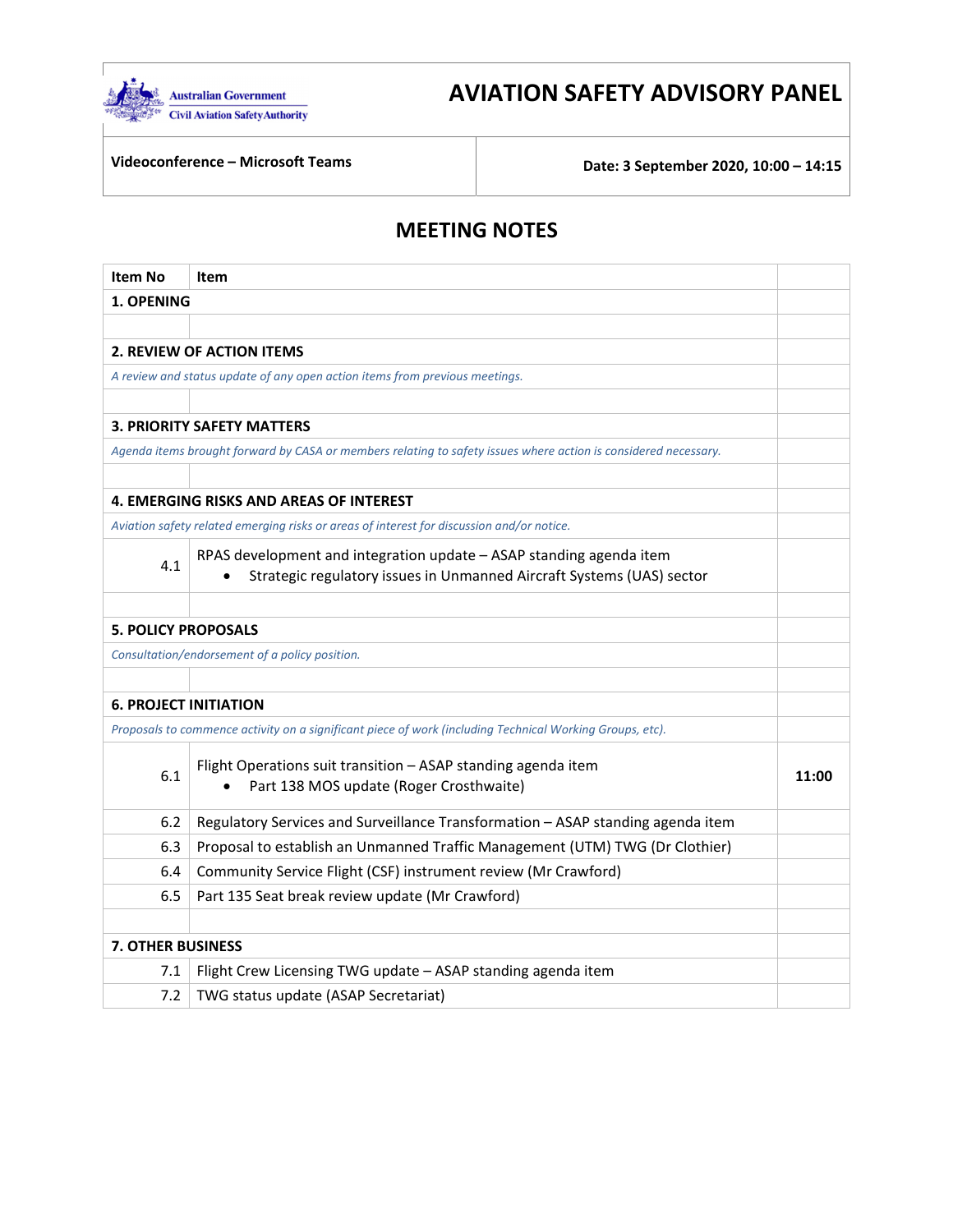#### **1. OPENING**

 The Chair welcomed all Aviation Safety Advisory Panel (ASAP) members to the third meeting of the Panel for 2020 which was being held via videoconference.

 In his opening remarks, the Chair welcomed the new ASAP members, Mr Malcolm Sharp and Mr Mark Awad, who were appointed by the Director of Aviation Safety (DAS) to serve a two‐year term on the Panel. The Chair also noted that Mr John Gissing had been invited to extend his term for an additional 12‐months.

 The Chair discussed the role of the ASAP which is to provide independent industry advice to the CASA DAS. He noted that the role of an ASAP member is not as a representative of an organisation or affiliation, but as an industry leader from their relevant sectors of the industry. The Chair also discussed the work of the ASAP's Technical Working Groups (TWGs) who often review draft policy proposals or regulations. The TWGs advise the ASAP on their views, of which the ASAP then provide a formal recommendation to the DAS. The Chair emphasised that this consultation process is to ensure that CASA makes informed decisions, noting that CASA is the final decision maker.

The Minutes of the previous meeting were approved by the Panel.

## **2. REVIEW OF ACTION ITEMS**

 Action items from the previous meeting were reviewed and are recorded at **Attachment 1** and, where appropriate, below.

## **2017‐2/2 – In progress.**

 Mr Crawford informed members that there was no further update in recognising foreign simulator training as the work focus has been in other areas. The ASAP is to maintain a watching brief.

## **2018‐1/1 – In progress.**

 The Chair raised that the industry outlook of the International Civil Aviation Organisation (ICAO) is that there will still be a shortage of skilled personnel after COVID‐19. In discussion it was noted that despite media focus on passenger carrying operations, there is still activity in general aviation, particularly in‐flight training and charter operations. While available data from the Department was not applicable to all operators, it showed that there is an increase in charter activity compared to pre‐COVID levels but was dependent on where operators are located. A significant risk in regional aviation had been identified as being a shortage of skilled personnel and it was noted that there has been a noticeable increase in personnel returning to regional aviation, also with an increase in engineers returning to general aviation. The Panel discussed that it is likely that the shortage of skilled aviation personnel could re‐emerge, particularly given the resulting impact on workforce changes. The ASAP is to maintain a watching brief on this matter.

#### **2019‐1/5 – In progress.**

 Panel members provided papers to highlight issues regarding the misalignment between CASA and ASQA (attached). Mr Walker informed the Panel that CASA intends to reinvigorate the relationship with ASQA and recommence conversations. The ASAP recommended that members of the industry be involved in the conversations between CASA and ASQA.

## **2020‐1/2 – Closed.**

 The ASAP considered a paper from Dr Clothier on strategic regulatory issues in the Unmanned Aircraft Systems (UAS) sector (see agenda item 4.1).

#### **2020‐1/5 – Closed.**

 Mr Crawford updated the ASAP on current activities related to the Part 135 seat‐break (see agenda item 6.5).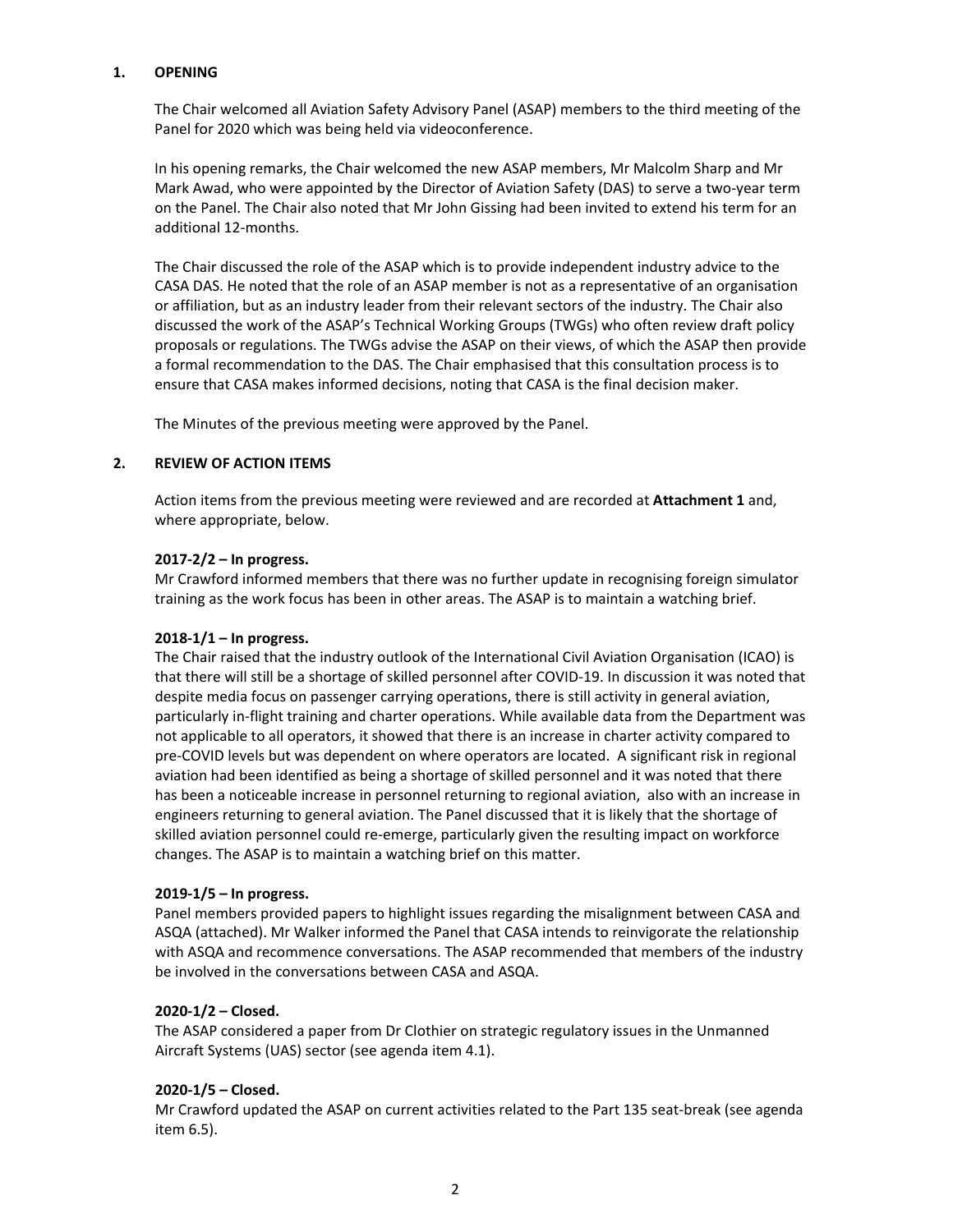## **2020‐2/1 – In‐progress.**

 Mr Crawford advised that CASA is working on alleviating the issue of congestion using ground‐ based navigation aids for IFR training. CASA is considering changes to CASR Part 61 flight testing and examining standards and allowing GNSS approaches which will reduce the requirement to access ILS and consequently alleviate the issue. The Panel discussed the use of simulators for IFR training and noted there is an opportunity to integrate simulation into early training, particularly for multi‐engine training. Mr Crawford stated that CASA supports the use of simulators in‐principle. The Panel supports this initiative and looks forward to updates.

## **2020‐2/2 – Closed.**

 Mr Crawford's proposed amendments to the Part 66 TWG tasking instructions were supported. Mr Crawford advised that there are plans to establish the Part 147 sub‐set of the Part 66 TWG.

## **2020‐2/3 – Closed.**

 Mr Crawford and Mr Roger Crosthwaite (CASA) provided an update on the Flight Crew Licensing TWG (see agenda item 7.1).

## **2020‐2/4 – Closed.**

 Mr Walker advised that there are a few different opportunities to engage with individuals who register on the TWG EOI including, but not limited to, providing advanced notice of public consultation, or seeking their feedback on regulatory communications packages. Mr Walker added that the current survey is out of date and a new survey will be released in the next couple of months.

#### **3. PRIORITY SAFETY MATTERS**

## **3.1 Expiry of COVID‐19 alleviations**

 Mr Crawford raised the issue that the alleviations provided to industry as relief during the COVID‐ 19 crisis are scheduled to expire in March 2021. He added that CASA is not in a position to continually extend the alleviations and there is concern over the retention of skills

 There was an inquiry about alleviations for helicopter flight examiners due to an acute shortage and the current closure of state borders.

 Mr Walker advised that despite efforts by CASA to promote the return of flight training activity and the recommencement of theory examinations in Melbourne, there is currently no appetite from the Victorian Government in providing exemptions to Stage 4 lockdown restrictions. He advised that CASA's Aviation Safety Advisors are getting back out into the field, with a focus on engaging with general and recreational aviation to ensure people are fit to return to flying activities in terms of health and wellbeing, currency and the readiness of aircraft. The Chair informed the panel that research on "Skill – Fade" had determined that degradation of cognitive skills occurred more quickly and were slower to regain than technical skills. The Panel considered that the proficiency of large numbers of individuals returning to operations after long periods of stand‐down is a significant issue.

#### **4. EMERGING RISKS AND AREAS OF INTEREST**

#### **4.1 RPAS development and integration update**

CASA Director of Aviation Safety (DAS) and Chief Executive Officer (CEO), Mr Shane Carmody, joined  *the ASAP meeting for this agenda item.*

 Mr Carmody stated that he is interested in industry's view on Airservices' Request for Information (RFI) on an Unmanned Traffic Management (UTM) Flight Information Management System (FIMS) Prototype.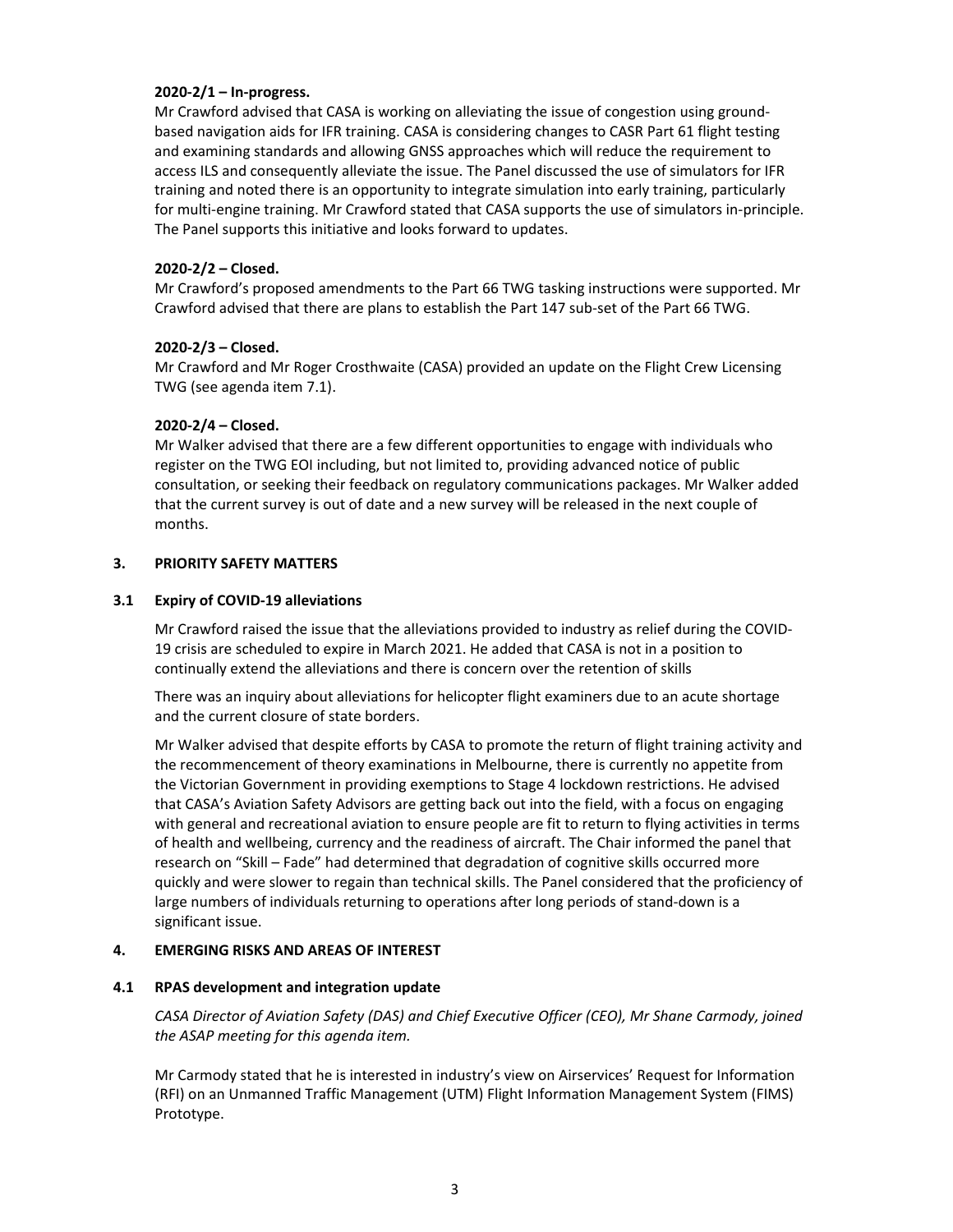The program was supported in that it represents much needed first steps to understand and evaluate possible technical solutions to UTM. However, it should only be viewed as an evaluation/information gathering exercise and that industry believes significant and broad reaching stakeholder discussion is needed before a specific implementation or model for airspace integration can be put forward. The RFI contains caveats that provide industry a degree of reassurance that the program does not represent a formal government view on the future architecture for UTM nor a model for the provision of future services. Similar statements are made  in the *National Aviation Policy Issues Paper on Emerging Aviation Technologies*. Industry has three major concerns:

- Technology discussion proceeds open discourse on the establishment of clear policy and a suitable regulatory framework for UTM.
- The UTM discussion is siloed. Discussion on UTM should be within the context of a broader strategic vision, operational concept and roadmap for Australian Airspace and ATM.
- Lack of stakeholder discussion. Proactive, substantive and broad stakeholder engagement is critical to ensure a future airspace operational model that meets current and emerging user needs, is cost effective, provides a fair basis for commercial industry participation, and in turn, provides an environment that enables ongoing safety innovation.

  Mr Moore informed the Panel the Department had released the *National Aviation Policy Issues Paper on Emerging Aviation Technologies* which involved input from 23 government agencies. He outlined that there is a role for an Air Navigation Service Provider (ANSP) where there is some centralisation of services which roughly aligns with other states around the world. Mr Moore noted that there were key questions to ask such as: 'how many functions should sit with the ANSP?' and 'how many should sit in industry?' He added that the government wants a competitive service offering environment where there is a shift to the type of traffic management system that looks different to today's and considers more than solely the 'safety' aspect.

 In response to an enquiry about the funding model that would support research, development, and implementation (as this is a key issue for the parts of the industry who presently fund aviation), Mr Moore confirmed that the funding model will be looked at.

 Mr Carmody stated that CASA wants to be more involved with the development of a UTM system, noting that CASA regulates the airspace and is eager to ensure equities are managed. He added that CASA wants to be involved in industry consultation on what is being proposed, including on a multilateral basis.

 Panel members stated that the safety aspect of the future of UTM must be the highest priority and that it is important to understand what the operating models are before establishing a TWG as this can assist in developing the TWG's tasking instructions. There are fundamental regulatory matters that need to be explored, which will take time. The ASAP requested CASA provide a briefing on its current thinking on a regulatory framework to support UTM in the future.

 The ASAP agreed in‐principle to establish a TWG to support CASA to look at the opportunities for a regulatory framework which will consequently support the technical discussions which are far advanced. The tasking instructions for the TWG will be developed after the briefing from CASA.

| Action /       | The ASAP:                                                                                                                                                                                                                                                  |  |  |
|----------------|------------------------------------------------------------------------------------------------------------------------------------------------------------------------------------------------------------------------------------------------------------|--|--|
| Recommendation |                                                                                                                                                                                                                                                            |  |  |
|                | (1) Agrees in-principle to establish a UTM TWG, with the tasking<br>instructions to be confirmed.                                                                                                                                                          |  |  |
|                | (2) Requests CASA to provide a briefing to the ASAP on its work to<br>develop an Australian strategic plan/framework for airspace and UTM<br>related activities; and, to respond to the positions put forward in the<br>strategic risks paper (as tabled). |  |  |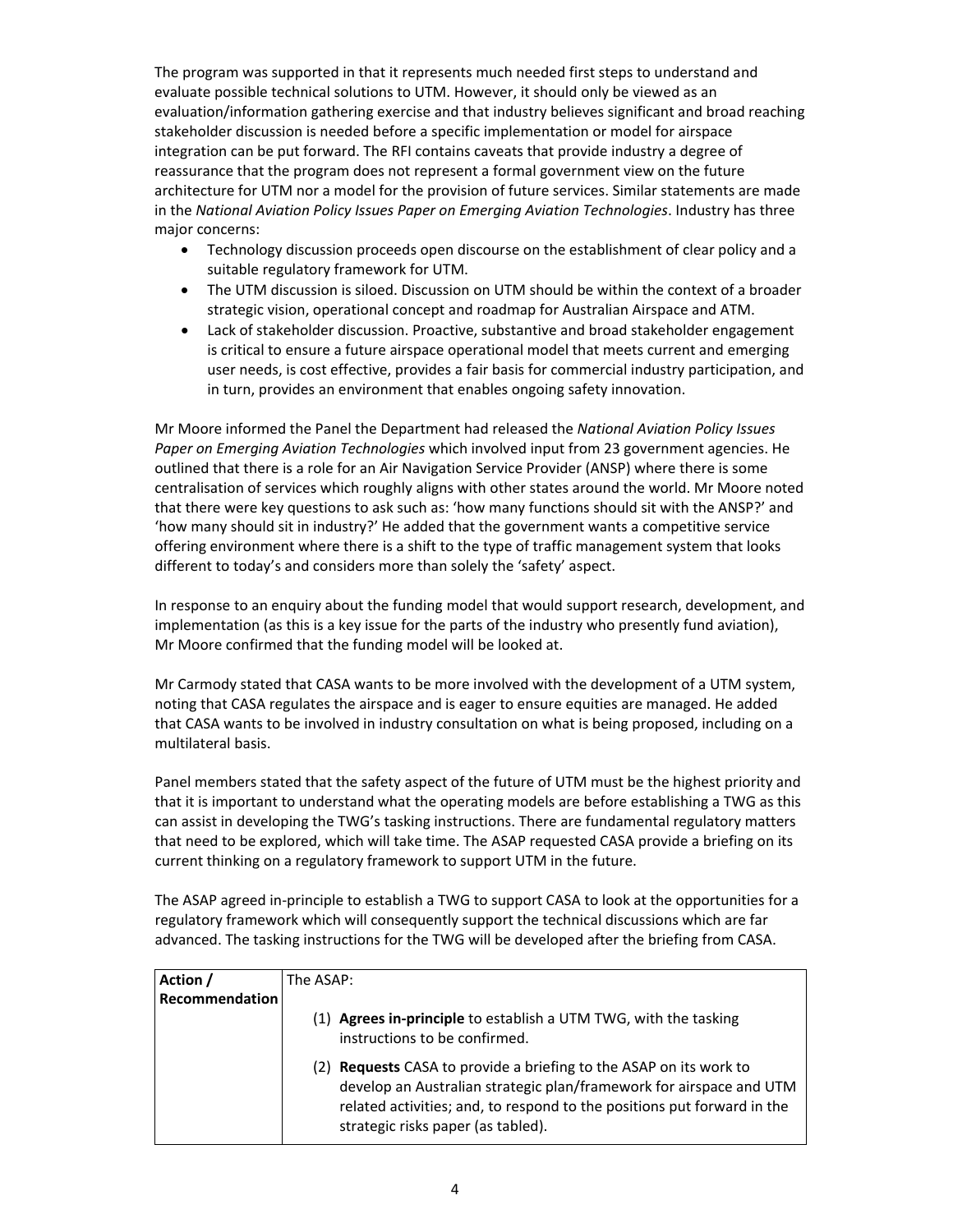## **5. POLICY PROPOSALS**

There were no policy proposals raised.

## **6. PROJECT INITIATION**

## **6.1 Flight Operations Regulations Transition (ASAP Standing Agenda Item)**

 Mr Crosthwaite updated the Panel on the development of the Part 138 MOS and the results of the recent public consultation. He advised that the results of the public consultation reconfirmed the issues raised by the TWG, with the five major issues including: the size and complexity of the MOS, helicopter performance standards, aerial work passengers, aerial work training, and training and checking. Mr Crosthwaite advised that he had begun conversations with TWG members to explain the proposed way forward to amend CASR Part 138 and the MOS and had received positive and supportive feedback. CASA intends to meet with the TWG in the next few weeks. Mr Crawford added that for some proposals, the responses in the public consultation offered opposite views which can make it challenging for CASA to address all feedback. The Panel were encouraged by the update, adding that the public consultation validated the advice the ASAP provided the DAS.

## **6.2 Regulatory Services and Surveillance Transformation (RSST) (ASAP Standing Agenda Item)**

 Mr Crawford advised that regulatory services activity has not reduced during the COVID‐19 crisis, adding that some tasks and requests have been more complex. He informed the Panel that the Regulatory Services and Surveillance Transformation (RSST) project is due to be completed by June 2021 and noted that over 80% of CASA staff are being trained on the new methodology of the regulations and change management. Panel members enquired if the CASA training could also be available to industry. Mr Crawford to investigate providing the training to members of industry.

| Action /              | The ASAP:                                                                                                                                                                            |
|-----------------------|--------------------------------------------------------------------------------------------------------------------------------------------------------------------------------------|
| <b>Recommendation</b> |                                                                                                                                                                                      |
|                       | (1) <b>Requests</b> CASA to investigate the possibility of providing internal<br>training on the new methodology of the regulations and change<br>management to members of industry. |

## **6.3 Proposal to establish an Unmanned Traffic Management (UTM) TWG**

The ASAP discussed this item concurrently with agenda item 4.1.

#### **6.4 Community Service Flight (CSF) instrument review**

 Mr Crawford informed the Panel that CASA is conducting a review of the effectiveness of the Community Service Flight (CSF) instrument which was implemented in March 2019. He explained that the review will look at the data recorded in logbooks by pilots conducting a CSF flight, noting this excludes any positioning flights. The Chair enquired whether maintenance issues were causal for some of the previous incidents and accidents involving CSF flights. Mr Crawford explained that CASA holds the view that the requirements should have a maintenance element. He also noted that CASA would have liked to have prescribed further requirements but listened to community feedback. The approach was supported, panel members noting that CASA has taken the right approach where the requirements are reasonably comparable to other nations with CSF requirements.

 The Chair enquired about the possibility of further education for CSF pilots as safety enhancement. Mr Walker stated that CASA had offered to provide direct training and engagement to CSF organisations. It was suggested CASA communicates broadly that it is following through on its commitment to review the instrument. Mr Crawford agreed and added that the review will allow CASA to verify whether the instrument, or elements within the instrument, are appropriate.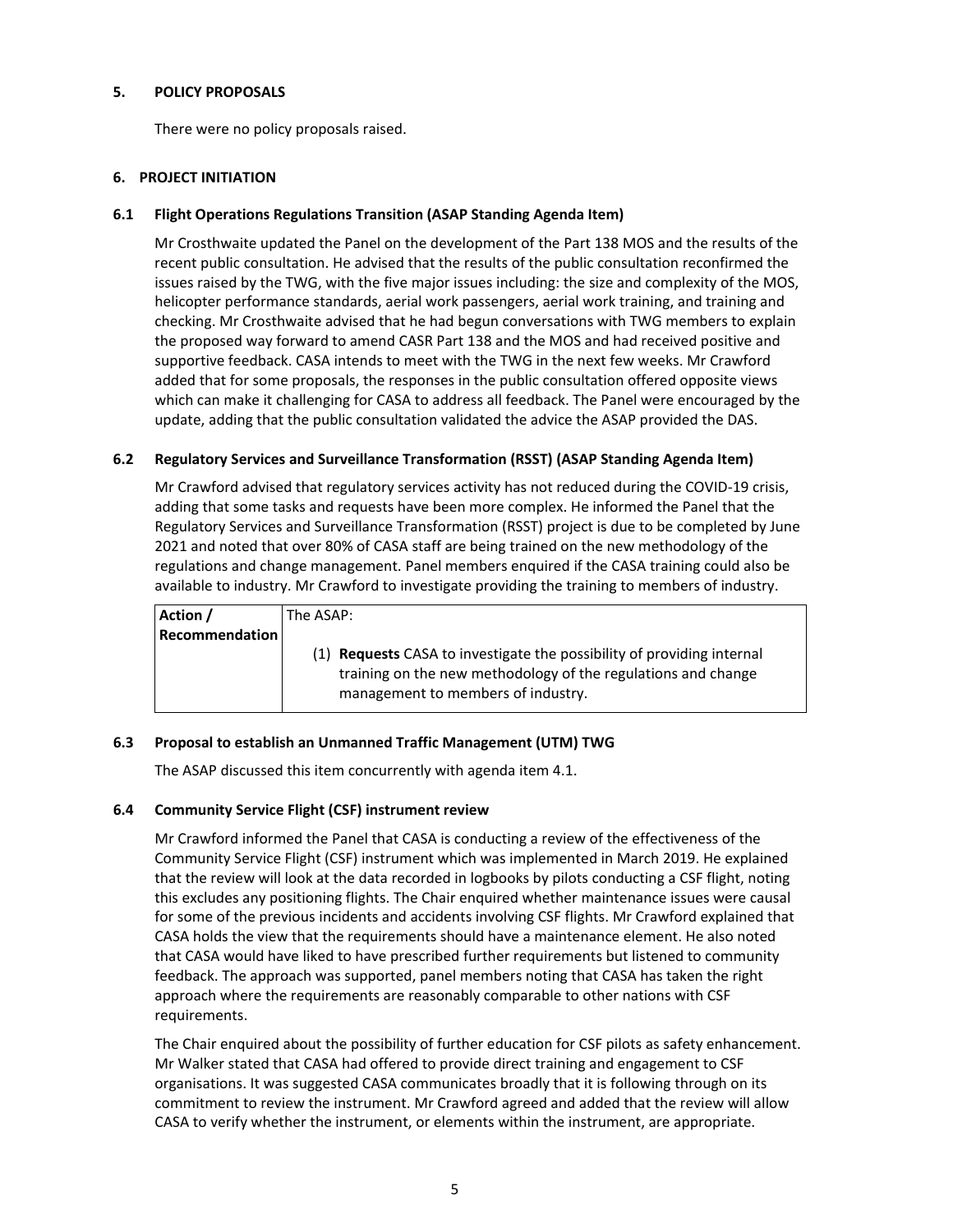#### **6.5 Part 135 Seat break review update**

 Mr Crawford discussed the results of the independent risk analysis on the Part 135 seat‐break. He advised CASA's conclusion from the results is to leave the seat‐break as is currently written in the Civil Aviation Safety Regulations (CASRs). Mr Crawford informed the Panel that the reason for this is that CASA is not comfortable with the data received to increase the limit, however, CASA will develop a policy pathway for alternatives. He added that CASA will inform the TWG of decision, noting that the approach may not be welcomed. Mr Crawford noted that CASA would like to encourage operators to add technology to their aircraft which is a reason for CASA to develop a pathway. He added that the important point is that CASA will not close off the option for an increased seat limit, however operators will need to prove to CASA how they would mitigate the associated risks.

## **7. OTHER BUSINESS**

## **7.1 Flight Crew Licensing TWG update (ASAP Standing Agenda Item)**

 The Chair informed the Panel that direct contact was made to him by a couple of TWG members after the recent Flight Crew Licensing TWG meeting. He advised that strong concerns were raised regarding the lack of progress to resolve some of the identified 'pain‐points' which were raised at the TWG's first meeting in December 2019. The Chair added that there appeared to potentially be a mismatch of expectations between CASA and industry, where industry expected that more progress would have been made on the 'pain‐points'. Other panel members also received direct feedback that there was dissatisfaction amongst the TWG due to the lack of progress to resolve the items raised.

 Mr Crosthwaite advised the Panel that the main purpose of the recent TWG meeting was to regroup and get the project back on track noting that it had been a while since the TWG had met and some work had progressed. He added that it was disappointing and unfortunate to hear some TWG members felt that their issues were being put to the side as this was not the case. He noted that the TWG's issues register had a list of items which were still open and added that the concerns of the TWG can be effectively managed by updating and managing the open items. Notwithstanding some of the TWG's disappointment on the lack of progress, Mr Crosthwaite advised the Panel that the TWG and CASA project team are eager to recommence work.

 Mr Crosthwaite informed the Panel of the suites of regulatory amendments for flight crew licensing, including the recent August 2020 amendment, which incorporate many exemptions and add corrections. He advised that three of the TWG's items are currently of focus – specialised training, the multiengine helicopter class rating, and the flight examiner rating. He discussed that the main concern and frustration expressed by industry has been how the flight examiner rating functions and the current focus has been on CASA Form 61‐FER. Mr Crosthwaite added that the standards and requirements of the endorsement of the flight examiner rating will need to be worked through with the TWG as the solution to this matter is not simple. Panel members emphasised the importance of the multiengine helicopter class rating which will alleviate many of the issues with the flight examiner rating that is experienced in the helicopter industry and that CASA's progression on the matter was appreciated.

 The ASAP noted CASA's forward plans for the project and engagement with the TWG, and recommended CASA engage with a sub‐set of the current TWG to work through the flight examiner rating 'pain‐points'.

| Action /              | The ASAP:                                                                                                                                                     |
|-----------------------|---------------------------------------------------------------------------------------------------------------------------------------------------------------|
| <b>Recommendation</b> |                                                                                                                                                               |
|                       | (1) <b>Recommends</b> CASA to form a small sub-set of the current Flight Crew<br>Licensing TWG, to work through the flight examiner rating 'pain-<br>points'. |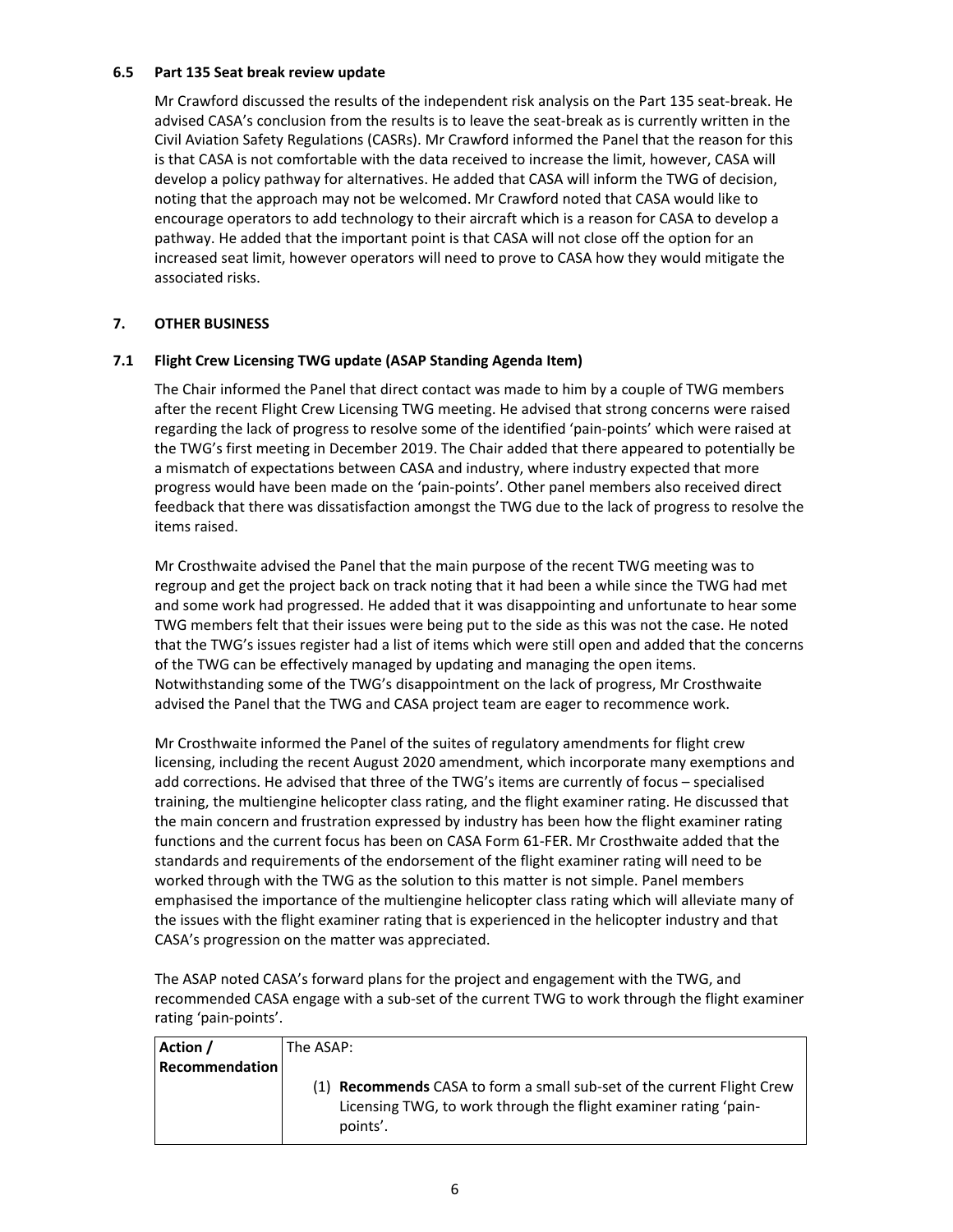## **7.2 Technical Working Group (TWG) status update**

 The Secretariat informed the Panel that the Charter Maintenance TWG is scheduled to meet via videoconference in September. The TWG will be discussing the Summary of Consultation (SOC) and settle outstanding policy matters. He advised the Panel that as a result of the work of the Part 121 MOS TWG, the use of shorter videoconference meetings with TWGs is popular with both CASA and industry due to the increased flexibility and the ability to focus on specific topics. Panel members requested an update on the Part 66 TWG and noted that they intended to meet six months after their previous meeting in January.

 Patrick Murray September 2020 Chair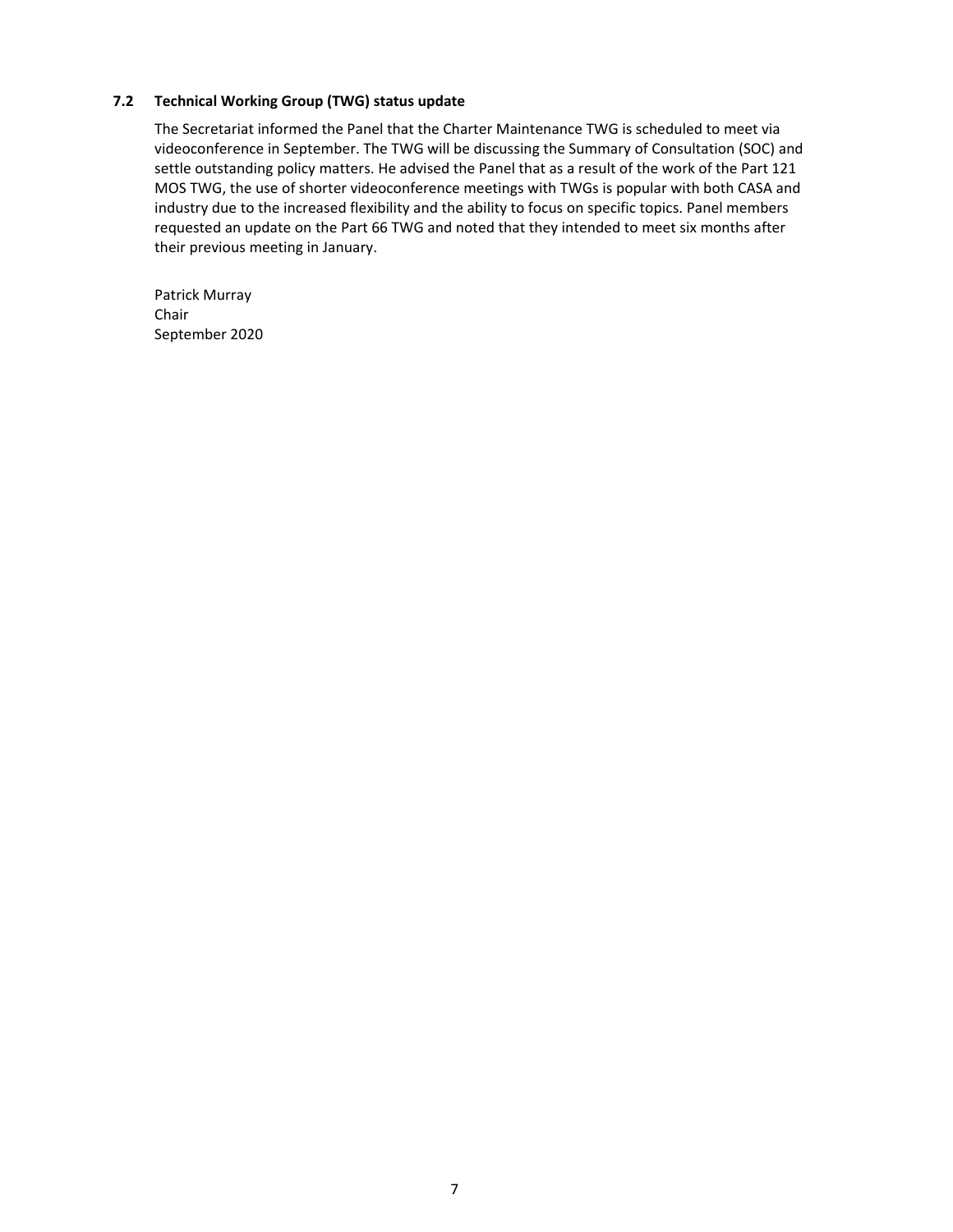Prof Patrick Murray

#### **ATTENDING PANEL MEMBERS**

| Mr Stuart Aggs      |                                                                                                                                        |
|---------------------|----------------------------------------------------------------------------------------------------------------------------------------|
| Mr Mark Awad        |                                                                                                                                        |
| Dr Reece Clothier   |                                                                                                                                        |
| Mr Graeme Crawford  |                                                                                                                                        |
| Mr Ray Cronin       |                                                                                                                                        |
| Ms Adrianne Fleming |                                                                                                                                        |
| Mr John Gissing     |                                                                                                                                        |
| Mr Malcolm Sharp    |                                                                                                                                        |
| Mr Mark Thompson    |                                                                                                                                        |
| Mr Rob Walker       |                                                                                                                                        |
| <b>OBSERVERS</b>    |                                                                                                                                        |
| Mr Matthew Di Toro  | <b>ASAP Secretariat</b><br>Civil Aviation Safety Authority                                                                             |
| Mr Simon Moore      | <b>Executive Director Aviation and Airports</b><br>Department of Infrastructure, Transport, Regional Development and<br>Communications |
| ATTACHMENT 1        |                                                                                                                                        |

Updated Action Register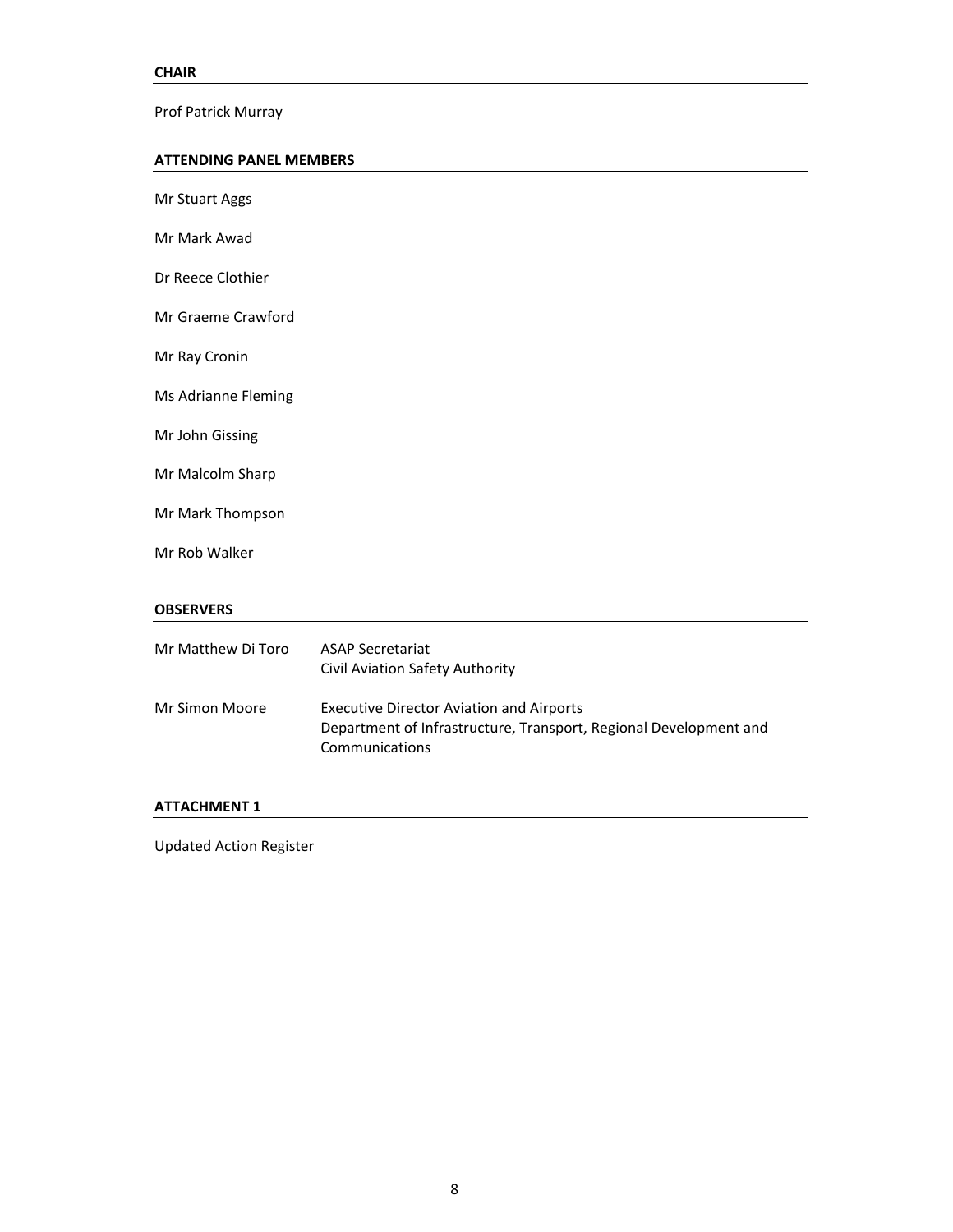

| Reference | <b>Action/Recommendation</b>                                                                                                                                                                                                                                    | Responsible             | Status                                                                                                                                                                                                                                                                                                                                                                                                                                                                                                                                                   |
|-----------|-----------------------------------------------------------------------------------------------------------------------------------------------------------------------------------------------------------------------------------------------------------------|-------------------------|----------------------------------------------------------------------------------------------------------------------------------------------------------------------------------------------------------------------------------------------------------------------------------------------------------------------------------------------------------------------------------------------------------------------------------------------------------------------------------------------------------------------------------------------------------|
| 2017-2/2  | CASA to provide further advice on issues raised by panel members:<br>- Multiple flight testing requirements for flight examiner ratings<br>- Recognition of foreign simulator training                                                                          | CASA                    | 2020-3: Mr Crawford advised there was no further update as the work focus has been in<br>other areas. The ASAP is to maintain a watching brief.                                                                                                                                                                                                                                                                                                                                                                                                          |
| 2018-1/1  | ASAP to maintain a watching brief on potential issues arising from shortages<br>of skilled aviation personnel.                                                                                                                                                  | ASAP/<br>Department     | 2020-3: The Chair raised ICAO's industry outlook is that there will still be a shortage of skilled<br>aviation personnel in the years after COVID-19. Mr Simon Moore (Department) advised<br>there are currently some instances where there is an increase in charter or general aviation<br>activity compared to pre-COVID levels. The Panel discussed the noticeable increase in<br>personnel returning to regional aviation, specifically engineers, and that it is likely the<br>shortage could re-emerge. The ASAP is to maintain a watching brief. |
| 2019-1/5  | CASA to provide an update on the discussions between CASA and ASQA.                                                                                                                                                                                             | CASA/<br>Department     | 2020-3: Mr Thompson and Ms Fleming provided papers to highlight issues regarding the<br>misalignment between CASA and ASQA. CASA intends to reinvigorate the relationship with<br>ASQA and recommenced conversations. The ASAP recommends members of industry be<br>involved in the conversations between CASA and ASQA.                                                                                                                                                                                                                                 |
| 2020-1/2  | Dr Clothier to present a paper which provides insight to the regulatory and<br>safety challenges associated with the integration of RPAS and traditional<br>aviation, and that also outlines the advice the sector requires from the Panel<br>on these matters. | Dr Clothier             | Closed. Dr Clothier presented a paper on strategic regulatory issues in the UAS sector (see<br>agenda item 4.1).                                                                                                                                                                                                                                                                                                                                                                                                                                         |
| 2020-1/5  | The ASAP to meet in-session via teleconference when given the Part 135 seat-<br>break independent analysis report.                                                                                                                                              | <b>ASAP</b>             | Closed. Mr Crawford updated the ASAP on current activities related to the Part 135 seat-<br>break (see agenda item 6.5).                                                                                                                                                                                                                                                                                                                                                                                                                                 |
| 2020-2/1  | CASA to take a lead on moving ahead and coordinating a review of potential<br>solutions to the issue of congestion of IFR training flights at major city<br>airports and ground-based navigation facilities.                                                    | CASA                    | 2020-3: CASA is considering changes to CASR Part 61 flight testing and examining standards<br>and allowing GNSS approaches which should provide some alleviation. The Panel discussed<br>the use of simulators for IFR training. CASA supports the use of simulators in-principle. The<br>ASAP supports this initiative and looks forward to updates.                                                                                                                                                                                                    |
| 2020-2/2  | Mr Thompson and Mr Davis to review Mr Crawford's proposed amendments<br>to the Part 66 TWG Tasking Instructions, and to liaise with the ASAP<br>Secretariat on proposed timelines for the Part 147 sub-set of the Part 66<br>TWG.                               | Mr Davis/Mr<br>Thompson | Closed. Mr Thompson supported the amendments to the Tasking Instructions. CASA advised<br>there are plans to organise the Part 147 sub-set of the TWG.                                                                                                                                                                                                                                                                                                                                                                                                   |
| 2020-2/3  | Mr Crawford to provide a comprehensive update out of session on the<br>progression of the matters discussed with the Flight Crew Licensing TWG and<br>to outline CASA's intentions on the recommendations.                                                      | Mr Crawford             | Closed. Mr Crawford and Mr Roger Crosthwaite (CASA) provided an update on the Flight<br>Crew Licensing TWG (see agenda item 7.1).                                                                                                                                                                                                                                                                                                                                                                                                                        |